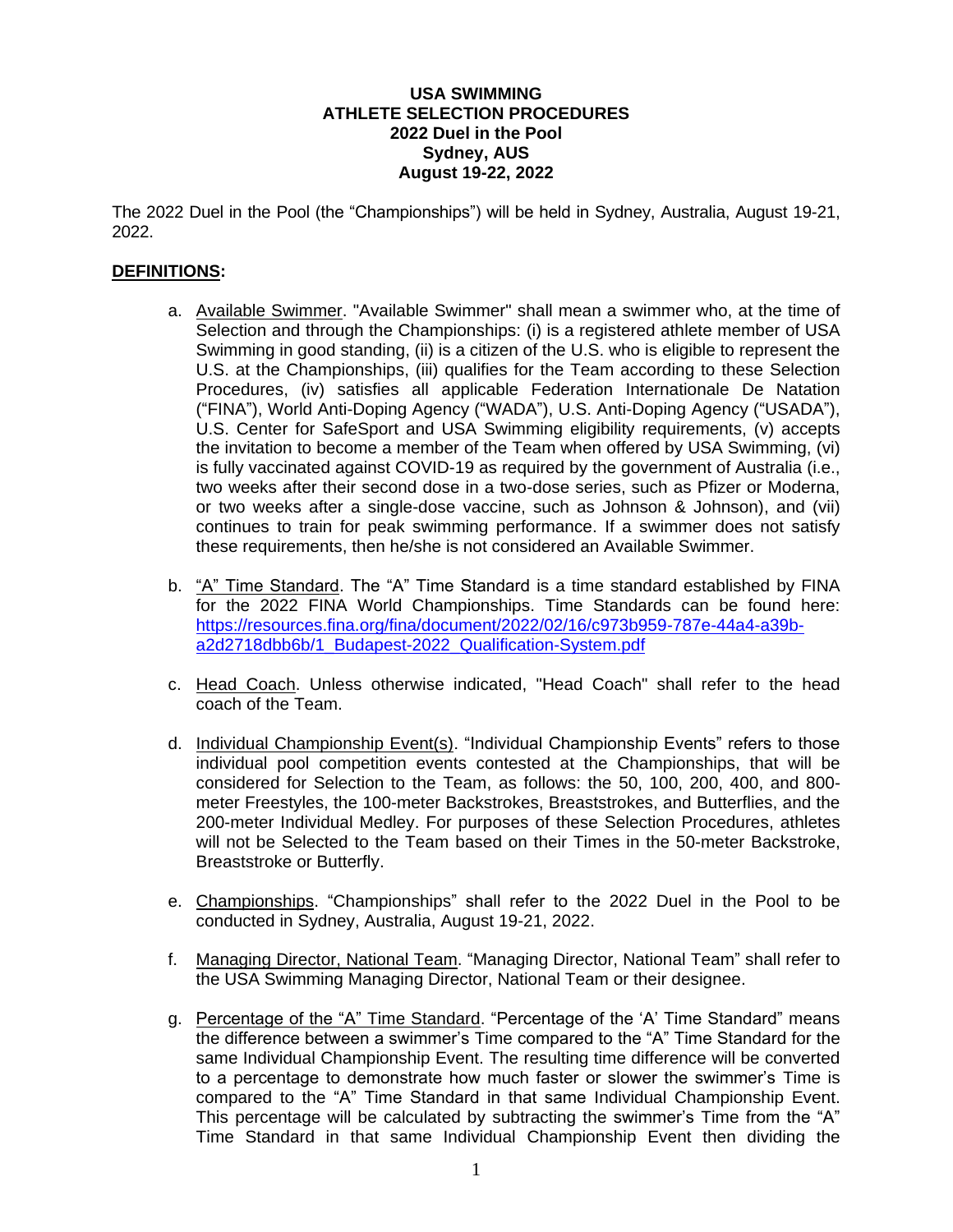difference by that "A" Time Standard. Calculations will be carried to the onethousandth of a percent (i.e., x.xxx%).

For example, if the "A" Time Standard in the 100-meter Freestyle is 1 minute, and Swimmer #1's Time in the 100-meter Freestyle is :54 seconds, then Swimmer #1 has swum 6 seconds faster than the "A" Time Standard in the 100-meter Freestyle. Using the formula described above (60 seconds minus 54 seconds, divided by 60 seconds) Swimmer #1's Percentage of the "A" Time Standard would be 10%.

If the "A" Time Standard in the 200-meter Freestyle is 2 minutes, and Swimmer #2's Time in the 200-meter Freestyle is 1:54, then Swimmer #2 has swum 6 seconds faster than the "A" Time Standard in the 200-meter Freestyle. Using the formula described above (120 seconds minus 114 seconds, divided by 120 seconds) that swimmer's Percentage of the "A" Time Standard would be 5%.

Swimmer #1's Percentage of the "A" Time Standard (10%) would be considered higher than Swimmer #2's Percentage of the "A" Time Standard (5%).

If a swimmer's Time is slower than the "A" Time Standard, their percentages will be negative. Using the same example above, if Swimmer #1's Time in the 100 Freestyle is 1:06, their Percentage of the "A" Time Standard would be -10% (60 seconds minus 66 seconds equals negative 6 seconds; negative 6 seconds divided by 60 seconds equals -10%). If Swimmer #2's Time in the 200 Freestyle is 2:06 their Percentage of the "A" Time Standard would be -5% (120 seconds minus 126 seconds equals negative 6 seconds; negative 6 seconds divided by 120 seconds equals -5%). In this case, Swimmer #2's Percentage of the "A" Time Standard (-5%) is faster than Swimmer #1's Percentage of the "A" Time Standard (-10%).

- h. Selected/Selection to the Team. "Selected/Selection to the Team" refers to the Team selected by USA Swimming on or before July 18, 2022, plus any replacements that may be added to the Team pursuant to Section 1.2.4 of these Selection Procedures.
- i. Team. "Team" shall mean the Championships team announced on or before July 18, 2022, 10:00 a.m. MST, and is subject to change due to a vacancy, as outlined in Section 1.2.4, prior to July 22, 2022.
- j. Time. For purposes of these Selection Procedures, an Available Swimmer's "Time" means their fastest long course meters time swum by that Available Swimmer from January 1, 2022, through and including July 1, 2022, in any Individual Championship Event. Only that one Time will be used per Available Swimmer, per Individual Championship Event. For example, for Priority #1 below, if the same Available Swimmer has the two fastest long course meters times from January 1, 2022 through and including July 1, 2022 in the 50-meter Freestyle, only that Available Swimmer's fastest long course meter time from January 1, 2022 through and including July 1, 2022 in the 50-meter Freestyle, will be considered as their Time, so that two Available Swimmers will still be selected under Priority #1 for the 50-meter Freestyle. Only times from Preliminary Heats and Finals (A, B, C and D) will be used. Relay lead-offs, time trials, intermediate splits and swim-offs will not be considered. Times must be achieved at FINA or USA Swimming sanctioned competitions that have been entered into USA Swimming's SWIMS database, found here [https://www.usaswimming.org/times,](https://www.usaswimming.org/times) by July 2, 2022, at 10:00 a.m. MST.
- **1. SELECTION SYSTEM**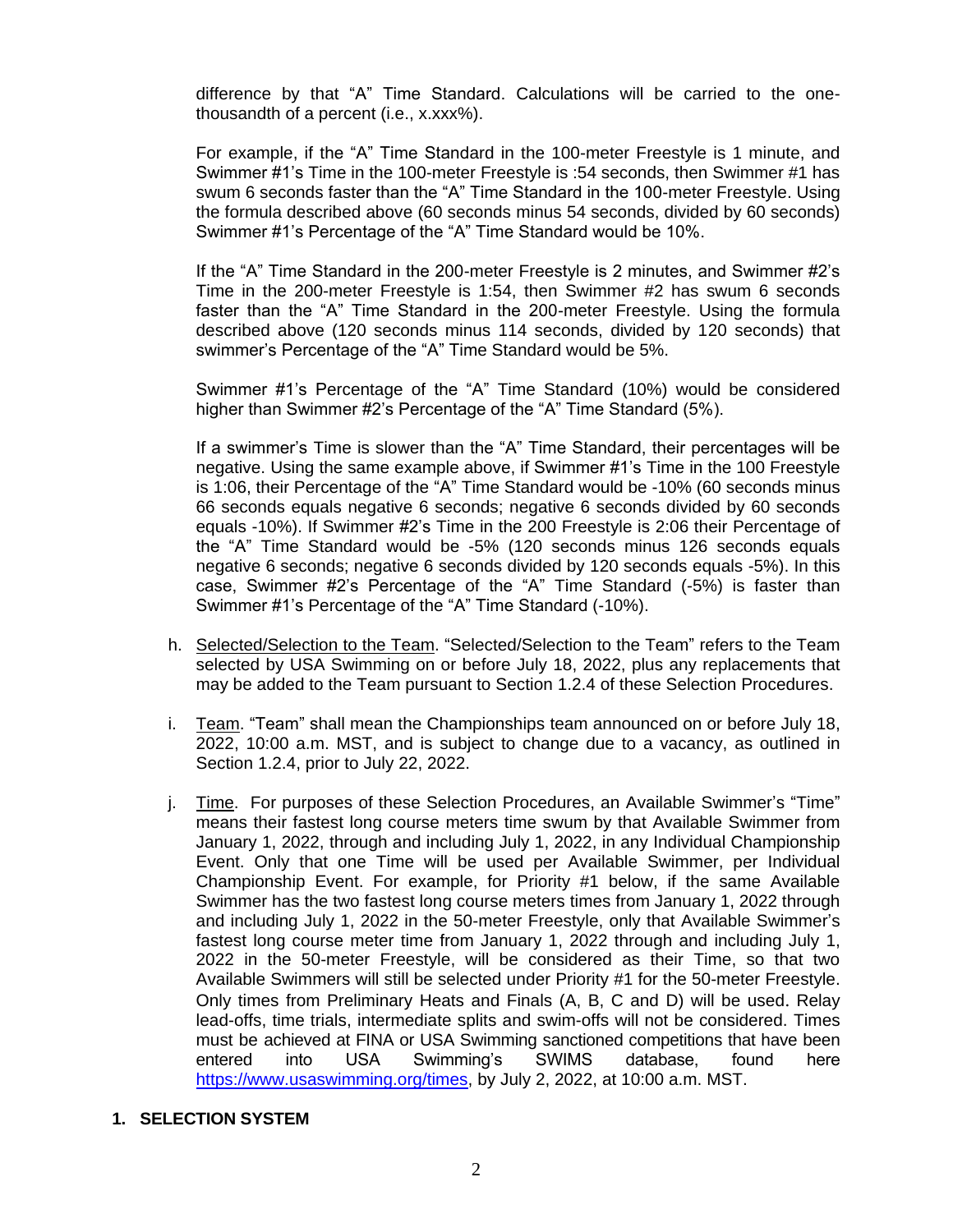- *1.1. Provide the minimum eligibility requirements for an athlete to be considered for Selection to the Team:*
	- 1.1.1 In order to be considered for Selection to the Team, an athlete must, at the time of Selection to the Team:
		- (a) be a registered athlete member of USA Swimming in good standing;
		- (b) be a citizen of the U.S.; and
		- (c) be eligible to represent the U.S. in the Championships.

In order to be considered for Selection to the Team, an athlete must, at the time of Selection to the Team, be an Available Swimmer.

1.1.2 Nationality/Passport requirements:

Athlete must hold a valid U.S. passport that will not expire for six months after the conclusion of the Championships.

1.1.3 Minimum International Federation (IF) standards for participation:

n/a

- 1.1.4 Other requirements (if any):
	- (a) Each swimmer must be an Available Swimmer.
	- (b) Each swimmer that has been Selected to the Team must sign, return, and abide by the applicable competition forms for the Team (forms will be made available prior to Selection).
	- (c) Each swimmer that has been Selected to the Team must comply with all applicable rules and requirements of FINA, WADA, USADA, the U.S. Center for SafeSport, and USA Swimming, including without limitation USA Swimming policies and protocols regarding Team preparation and participation, through the Championships.
	- (d) All Available Swimmers over the 18 years of age must successfully complete a criminal background check as required by USA Swimming and the United States Olympic and Paralympic Committee ("USOPC").
- 1.2 Team Selection Making and Filling the Team.

1.2.1. Team Size. The maximum allowable Team size is up to 15 men and 15 women. The actual Team size will be determined once the Selection criteria have been implemented. For purposes of these Selection Procedures, the men's and women's components of the Team will be considered separately. USA Swimming is under no obligation to Select to the Team a full team of 15 athletes in each, or either, gender. Transgender athletes shall compete at the Championships consistent with International Olympic Committee, FINA, USOPC, and USA Swimming policies and criteria.

1.2.2. Performance Criteria for Team Selection.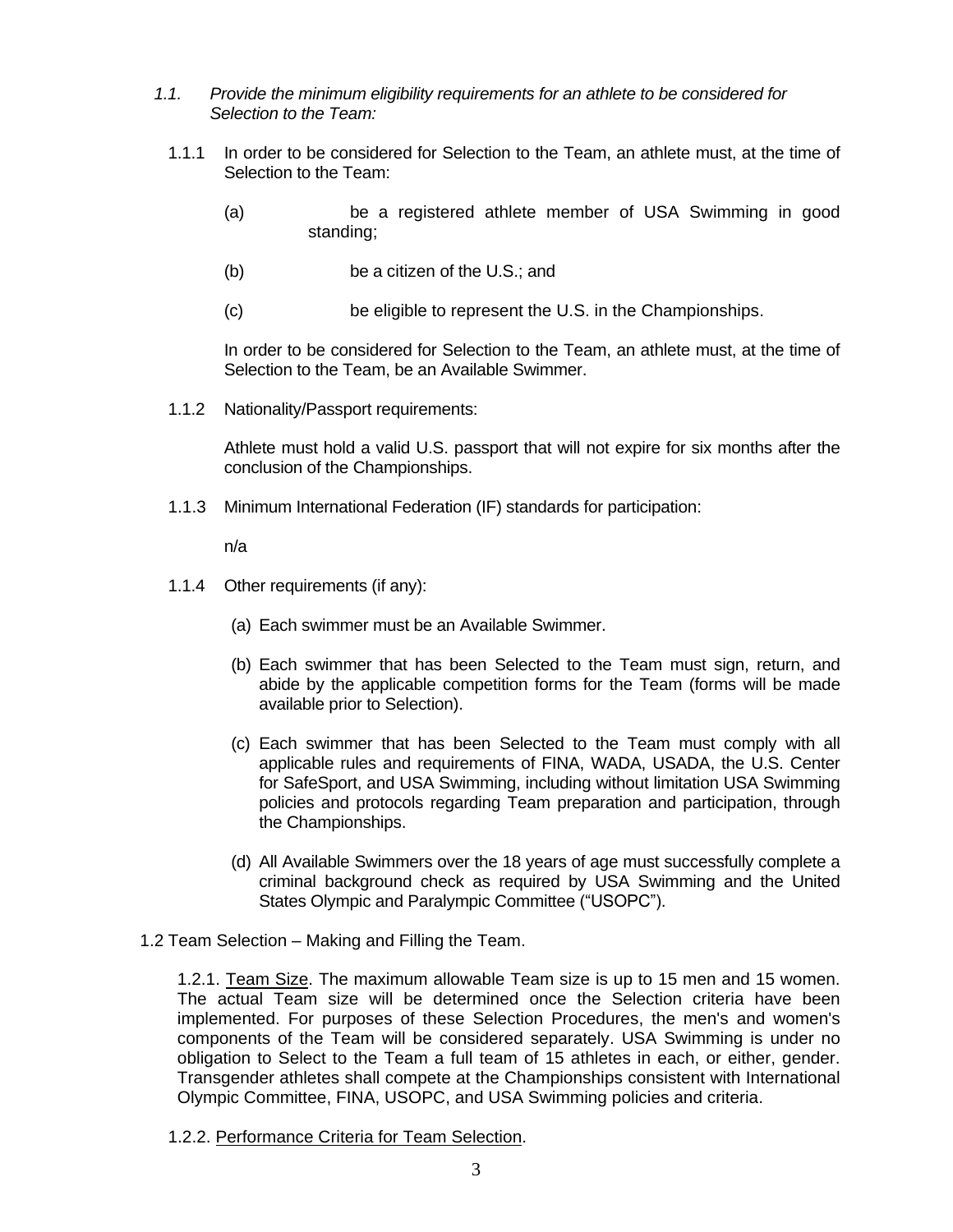Priority #1. Priority #1 will be given to (i) the Available Swimmers who have the first and second fastest Times in the 50-meter Freestyle, 100-meter Freestyle, and the 200-meter Individual Medley; (ii) the Available Swimmers who have the fastest Time in the 200-meter Freestyle, 400-meter Freestyle, 100-meter Butterfly, 100-meter Breaststroke, and the 100-meter Backstroke; and (iii) the Available Swimmer who has the fastest Time in the 800-meter Freestyle and who has also been selected to compete as a member of USA Swimming's 2022 Open Water FINA World Championship Team. If no Available Swimmers who swim the 800-meter Freestyle have also been selected to compete as a member of USA Swimming's 2022 Open Water FINA World Championship team in Priority #1 for the 800-meter Freestyle will be given to the Available Swimmer who has the fastest Time in the 800-meter Freestyle.

Priority #2. Priority #2 will be given to the Available Swimmers with the highest Percentage of the "A" Time Standard, in any Individual Championship Events and except the 50-meter and 100-meter Freestyles, and the 200-meter Individual Medley, as USA Swimming can only enter two athletes per Individual Championship Event. Only two Available Swimmers per Individual Championship Event will be Selected. This process will repeat until the Team is full.

- 1.2.3 Breaking a Tie
	- (a) Breaking a Tie in Priority #1.
	- (i) 50-meter Freestyle, 100-meter Freestyle, and 200-meter Individual Medley. If there is a tie in the fastest Time from among Available Swimmers for the 50-meter Freestyle, 100-meter Freestyle, and/or the 200-meter Individual Medley, if there are only two Available Swimmers involved in the tie, then both Available Swimmers will be Selected to the Team under Priority #1.If more than two Available Swimmers are involved in the tie, the Available Swimmers will be ranked based on their highest Percentage of the "A" Time Standard in their next highest ranked Individual Championship Event, and the two Available Swimmers with the highest Percentage of the "A" Time Standard will be Selected to the Team. If any of the Available Swimmers involved in the tie do not have Times from other Individual Championship Events, they will not be considered in the tie-breaking. If this fails to break the tie, the tie will be broken by random draw.

If there is a tie for the second fastest Time from among Available Swimmers for the 50-meter Freestyle, 100-meter Freestyle or the 200-meter Individual Medley, the Available Swimmers will be ranked based on their highest Percentage of the "A" Time Standard in their next highest ranked Individual Championship Event, and the Available Swimmer with the highest Percentage of the "A" Time Standard will be Selected to the Team. If any of the Available Swimmers involved in the tie do not have Times from another Individual Championship Event, they will not be considered in the tie-breaking. If this fails to break the tie, the tie will be broken by random draw.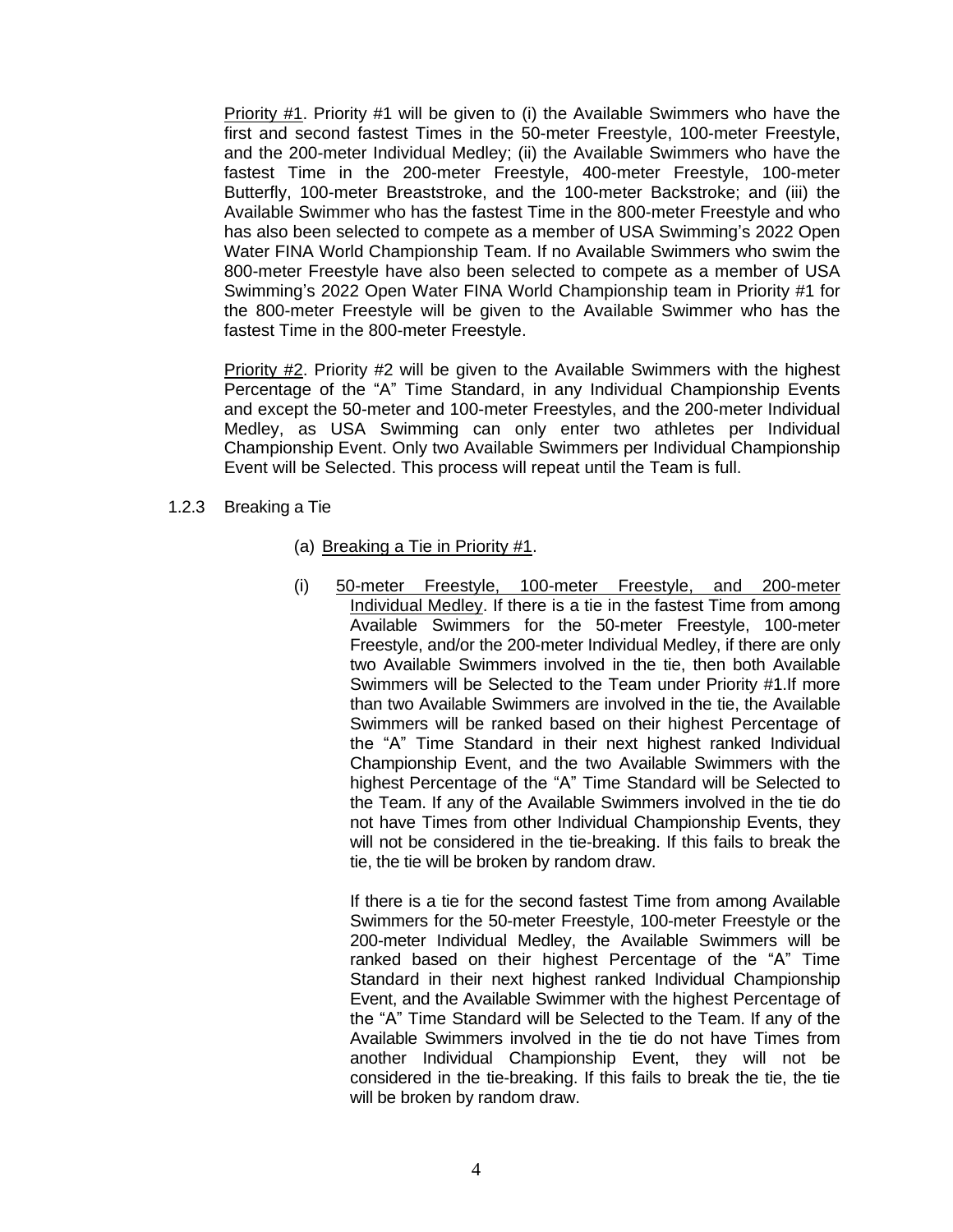- (ii) 200-meter Freestyle, 400-meter Freestyle, 100-meter Butterfly, 100-meter Breaststroke, and 100-meter Backstroke. If there is a tie from among Available Swimmers for the fastest Time in the 200-meter Freestyle, 400-meter Freestyle, 100-meter Butterfly, 100-meter Breaststroke, and/or the 100-meter Backstroke, the Available Swimmers will be ranked based on their highest Percentage of the "A" Time Standard in their next highest ranked Individual Championship Event, and the Available Swimmer with the highest Percentage of the "A" Time Standard will be Selected to the Team. If any of the Available Swimmers involved in the tie do not have Times from other Individual Championship Events, they will not be considered in the tie-breaking. If this fails to break the tie, the tie will be broken by random draw.
- (iii) 800-meter Freestyle. If there is a tie among Available Swimmers for the fastest Time in the 800-meter Freestyle, and at least two of the Available Swimmers involved in the tie have also been selected to compete as members of USA Swimming's 2022 Open Water FINA World Championship Team, the Available Swimmers will be ranked based on their highest Percentage of the "A" Time Standard in their next highest ranked Individual Championships Event, and the Available Swimmer with the highest Percentage of the "A" Time Standard will be Selected to the Team. If any of the Available Swimmers involved in the tie do not have Times from other Individual Championship Events, they will not be considered in the tie-breaking. If there is a tie among Available Swimmers for the fastest Time in the 800-meter Freestyle, and none of the Available Swimmers involved in the tie have also been selected to compete as members of USA Swimming's 2022 Open Water FINA World Championship Team, the Available Swimmers will be ranked based on their highest Percentage of the "A" Time Standard in their next highest ranked Individual Championship Event, and the Available Swimmer with the highest Percentage of the "A" Time Standard will be Selected to the Team. If any of the Available Swimmers involved in the tie do not have Times from other Individual Championship Events, they will not be considered in the tie-breaking. If this fails to break the tie, the tie will be broken by random draw.
- (b) Breaking a Tie in Priority #2. In the instance where there is a tie for the last place(s) on the Team, for a particular gender, based on Percentage of the "A" Time Standard, such that more than 15 men or 15 women would be Selected for the Team, the tie will be broken as follows:

Each Available Swimmer involved in the tie will be ranked based on their Percentage of the "A" Time Standard in their next highest ranked Individual Championship Event, and the Available Swimmer with the highest Percentage of the "A" Time Standard will be Selected to the final position(s) on the Team. If any of the Available Swimmers involved in the tie do not have Times from other Individual Championship Events, they will not be considered in the tie-breaking.

If this fails to break the tie, the tie will be broken by random draw.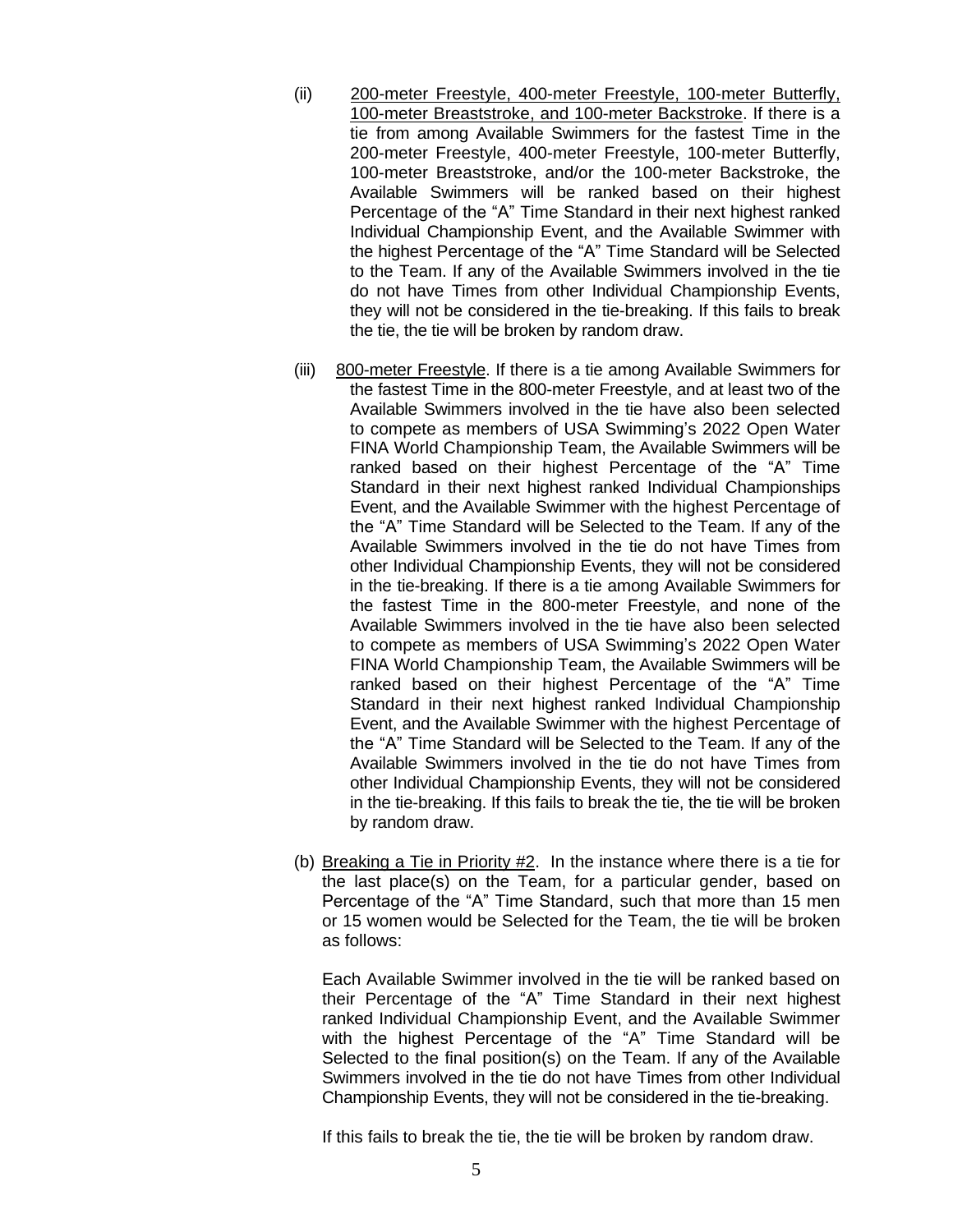(c) Announcement. Those officially Selected to the Team will be announced on or before July 18, 2022.

1.2.4. Filling Vacant Team Position. If, for any reason, a position on the Team becomes vacant between the announcement of the Team and July 22, 2022 (the last date to apply for an Australian Visa), no new swimmers will be added to the Team.

## **2. EVENT SELECTION**

Athletes who are Selected to the Team in all Individual Championship Events will swim the corresponding Individual Championship Event at the Championships (for example, the top two fastest times in the 50-meter Freestyle will swim the 50-meter Freestyle at the Championships). For all other events at the Championships, the Managing Director, National Team will be responsible for event selection, with the advice and consent of the Head Coach. If the Head Coach has a potential conflict of interest, they may still provide advice to the Managing Director, National Team but only after first disclosing the potential conflict of interest to the Managing Director, National Team. In selecting the swimmers for the events other than the Individual Championship Events, Managing Director, National Team, shall consult with the Head Coach and the assistant coaches and shall consider all available information, including but not limited to each Team member's past performances, personal best performances, competition schedules, individual workload, other recent results and performances, consistency of performances, fatigue, health, fitness levels, and training preparation. Selection of swimmers for events shall not be subject to challenge and coaches may make changes to the events at any time up to and during the Championships.

## **3. RELAY SELECTION**

**All swimmers who are Selected to the Team shall be eligible for selection to any and all relays to be held at the Championships.** The Managing Director, National Team will be responsible for relay selection, with the advice and consent of the Head Coach. If a Head Coach has a potential conflict of interest, they may still provide advice to the Managing Director, National Team but only after first disclosing the potential conflict of interest to the Managing Director, National Team.

In selecting the relay teams, the Managing Director, National Team, with the advice and consent of the Head Coach, shall consider all available relevant information, including but not limited to each Team member's performance (including preliminary times, time trials, swim-offs and relay lead-off times), past relay performances, past relay reaction times, relay exchange experience, Championships performances, personal best performances, Championships event schedules, individual workload, other recent results and performances, consistency of performances, fatigue, health, fitness levels, training preparation, participation in relay training camps, scientific evaluation, attitude, and team chemistry.

## **4. DISMISSAL FROM TEAM**

An athlete who is to be Selected to the Team by may be removed for any of the following reasons, as determined by the Managing Director, National Team in conjunction with the USA Swimming President & CEO and USA Swimming Athletes' Advisory Council Chair ("AAC Chair"). An athlete who is to be removed from the Team or an event at the Championships or from eligibility to be Selected to the Team, pursuant to the following provisions, has the right to a hearing per the USA Swimming Bylaws (usaswimming.org),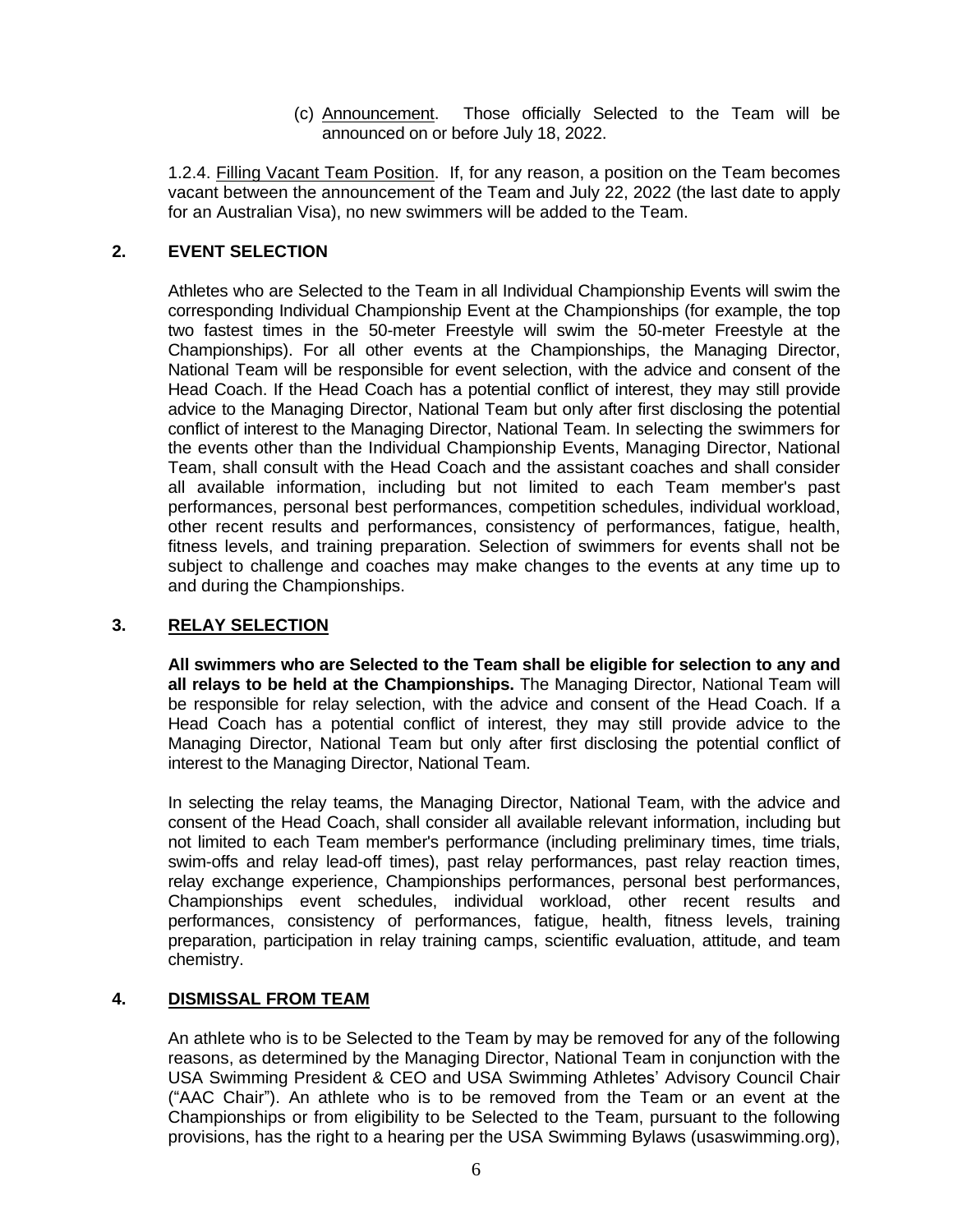the USOPC Bylaws, Section 9, or the applicable anti-doping code/protocol before such removal or declaration of ineligibility.

An athlete may choose to voluntarily withdraw from an event at the Championships or from the Team. The athlete must submit in writing any withdrawal to the Managing Director, National Team. An athlete considering withdrawal is strongly encouraged to submit the written withdrawal by July 18, 2022.

USA Swimming may remove an athlete who has an injury or illness, as certified by the physician for the Championships, that is likely to keep them from competing at peak levels in the Championships. If an athlete refuses verification of their illness or injury by the approved Championships physician (or their medical staff), their injury will be assumed to keep them from competing at peak levels in the Championships and they may be removed.

An athlete may be removed if the Managing Director, National Team, in consultation with the Head Coach, the Chair of the USA Swimming National Team Steering Committee and the AAC Chair determine that the swimmer is unable or unwilling to maintain a training regimen that is necessary for peak performance in the Competition. (See Participation and Commitment Agreement, which is included in Attachment A.)

Any swimmer may be dismissed from the Team at any time if the swimmer violates any of the applicable FINA, USA Swimming, or other rules and regulations applicable to the Team or its members, including without limitation applicable Codes of Conduct or Team Rules.

If a swimmer is alleged to have committed an anti-doping rule violation, that swimmer shall remain on the Team (or remain eligible to be Selected to the Team) until: (i) the swimmer is provisionally suspended or declared ineligible after a hearing conducted pursuant to the USADA Protocol for Olympic Movement Testing or by FINA; (ii) the swimmer voluntarily accepts a provisional suspension or sanction of ineligibility; or (iii) the swimmer voluntarily withdraws from the Team or relinquishes eligibility to be Selected to the Team.

If a swimmer is alleged to have committed a violation of the SafeSport Code for the Olympic and Paralympic Movement ("SafeSport Code"), that swimmer shall remain on the Team (or remain eligible to be Selected to the Team) until: (i) the swimmer is provisionally suspended or declared ineligible after a hearing conducted pursuant to the SafeSport Code; (ii) the swimmer voluntarily accepts a provisional suspension or sanction of ineligibility; or (iii) the swimmer voluntarily withdraws from the Team or relinquishes eligibility to be Selected to the Team.

### **5. WITHDRAWAL FROM TEAM**

Any swimmer may withdraw from the Team for any reason that would prevent the swimmer from full participation and/or preparation for the Championships. The swimmer must inform the Managing Director, National Team as soon as possible in writing regarding their withdrawal.

#### 6. **SUPPORTING DOCUMENTS**

USA Swimming will retain these Selection Procedures and all supporting documents, including scouting or evaluation forms, etc., and data from the selection process for six months past the date of the conclusion of the Championships.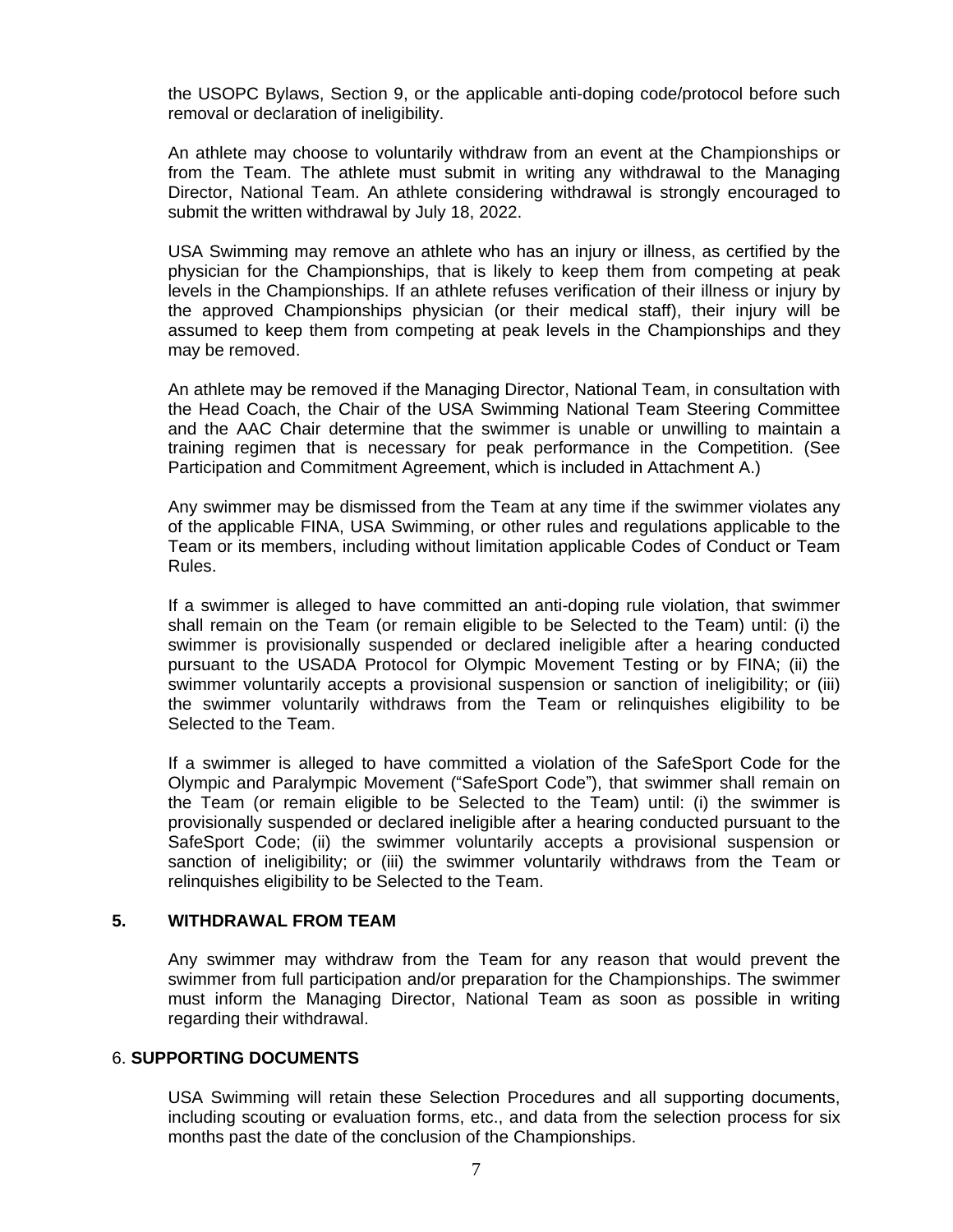## **7. PUBLICITY/DISTRIBUTION OF PROCEDURES**

The Selection Procedures (complete and unaltered) will be posted/published by USA Swimming in the following locations: USA Swimming website.

### **8. DATE OF SELECTION**

The Selection of Athletes form will be published on the USA Swimming website on or before July 18, 2022, at the discretion of USA Swimming.

#### **9. MANDATORY TRAINING AND/OR COMPETITION**

*Specify the location, schedule and duration of mandatory training and/or competition:*

| <b>Event</b>                  | <b>Date</b>        | <b>Site</b> |
|-------------------------------|--------------------|-------------|
| Team departure                | August 11, 2022    | LAX         |
| <b>International Training</b> | August 13-18, 2022 | Sydney, AUS |
| Competition                   | August 19-21, 2022 | Sydney, AUS |
| Return home                   | August 22, 2022    |             |

### **10. ANTI-DOPING REQUIREMENTS**

Athletes must adhere to all WADA, FINA, USADA, and USOPC anti-doping protocols, policies and procedures, as applicable. This includes participation in Out-of-Competition Testing as required by the WADA, FINA, USADA, and USOPC Rules, as applicable.

### **11. USA SWIMMING BYLAWS AND GRIEVANCE PROCEDURES**

USA Swimming Bylaws can be found here: [https://www.usaswimming.org/docs/default](https://www.usaswimming.org/docs/default-source/governance/governance-lsc-website/bylaws/2022-usa-swimming-corporate-bylaws-effective-3-25-22.pdf)[source/governance/governance-lsc-website/bylaws/2022-usa-swimming-corporate](https://www.usaswimming.org/docs/default-source/governance/governance-lsc-website/bylaws/2022-usa-swimming-corporate-bylaws-effective-3-25-22.pdf)[bylaws-effective-3-25-22.pdf.](https://www.usaswimming.org/docs/default-source/governance/governance-lsc-website/bylaws/2022-usa-swimming-corporate-bylaws-effective-3-25-22.pdf) Grievance Procedures can be found here: [https://www.usaswimming.org/safe-sport/report-a-concern.](https://www.usaswimming.org/safe-sport/report-a-concern)

### **12. DISCLAIMER**

These procedures are based on FINA, USA Swimming, and host country rules and regulations, including those related to the COVID-19 pandemic, as applicable and as presently known and understood. Any change in the Selection Procedures caused by a change in FINA and/or host country rules and regulations, including those related to the COVID-19 pandemic, will be distributed to the affected athletes immediately. The Selection Procedures are based on the latest information available to USA Swimming. However, the Selection Procedures are always subject to unforeseen, intervening circumstances, and realistically may not have accounted for every possible contingency.

The terms and conditions of these written Selection Procedures shall take priority over any verbal explanation, clarification, or interpretation of the Selection Procedures, and an athlete relies on a verbal explanation, clarification or interpretation of these Selection Procedures at their sole risk. Any request or question that would involve a formal clarification or interpretation of these Selection Procedures, or that would address an issue not otherwise covered in these Selection Procedures, should be submitted to the Managing Director, National Team at USA Swimming in writing by no later than June 12, 2022, and the response to such request by USA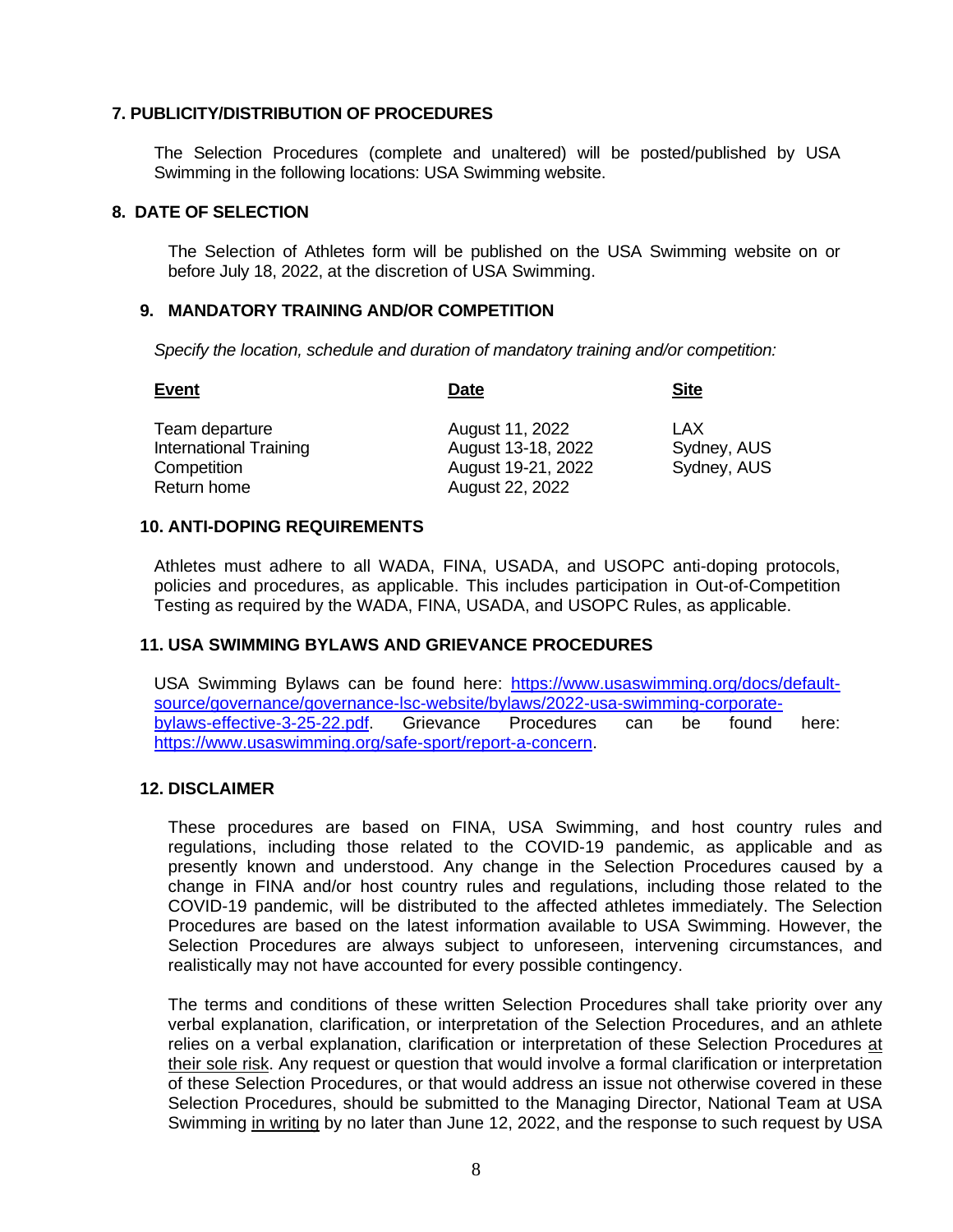Swimming must be provided in writing and, where appropriate, must be published promptly on the USA Swimming website.

An athlete who is Selected to the Team by virtue of an error or oversight by USA Swimming may be removed from the Team at any time.

# **13. SELECTION PROCEDURE APPROVAL COMMITTEE**

## **13.1 Conflicts of Interest**

Individuals involved in the creation and enforcement of these Selection Procedures are subject to USA Swimming's Statement of Ethics and Conflict of Interest Policy (the "Conflict of Interest Policy"). Pursuant to the Conflict of Interest Policy, these individuals must submit annual Disclosure Statements to USA Swimming's Ethics Committee for review and direction on avoidance and mitigation of any conflicts. Any actual, potential, or perceived conflicts of interest identified in the creation or enforcement of these Selection Procedures should be reported to USA Swimming's Ethics Committee (ethicscommittee@usaswimming.org), pursuant to the Conflict of Interest Policy.

## **13.2 Retaliation**

No individual who raises concerns or asks questions about these Selection Procedures or files a grievance and/or reports a conflict of interest regarding these Selection Procedures shall suffer retaliation, as prohibited by USA Swimming's Whistleblower and Anti-Retaliation Policy (the "Anti-Retaliation Policy"). Any claims of retaliation should be reported to USA Swimming's Ethics Committee (ethicscommittee@usaswimming.org), pursuant to the Anti-Retaliation Policy. This protection against retaliation includes protection for seeking advice from the Athlete Ombuds Office.

Athlete Ombuds Office Contact Information Phone: 719-866-5000 Email: [ombudsman@usathlete.org](mailto:ombudsman@usathlete.org) Website: usathlete.org

## **13.3 Signatures**

**I certify that I have read and understand the standards/criteria set by our IF and/or CF (PAG/PPAG only) and incorporated those standards/criteria into our Selection Procedures. I further certify that the information provided herein regarding Athlete Selection Procedures represents the method approved by USA Swimming.**

| <b>Position</b>                            | <b>Print Name</b>                | <b>Signature</b> | <b>Date</b> |
|--------------------------------------------|----------------------------------|------------------|-------------|
| President & CEO                            | <b>Tim Hinchey</b>               | Adefenta         | 5/31/22     |
| Managing Director,<br><b>National Team</b> | Lindsay Mintenko                 | Linday Mintenko  | 5/31/2022   |
| <b>USA Swimming</b><br><b>AAC Chair</b>    | <b>Caitlin Leverenz</b><br>Smith | Cathydroxtatt    | 5/31/2022   |